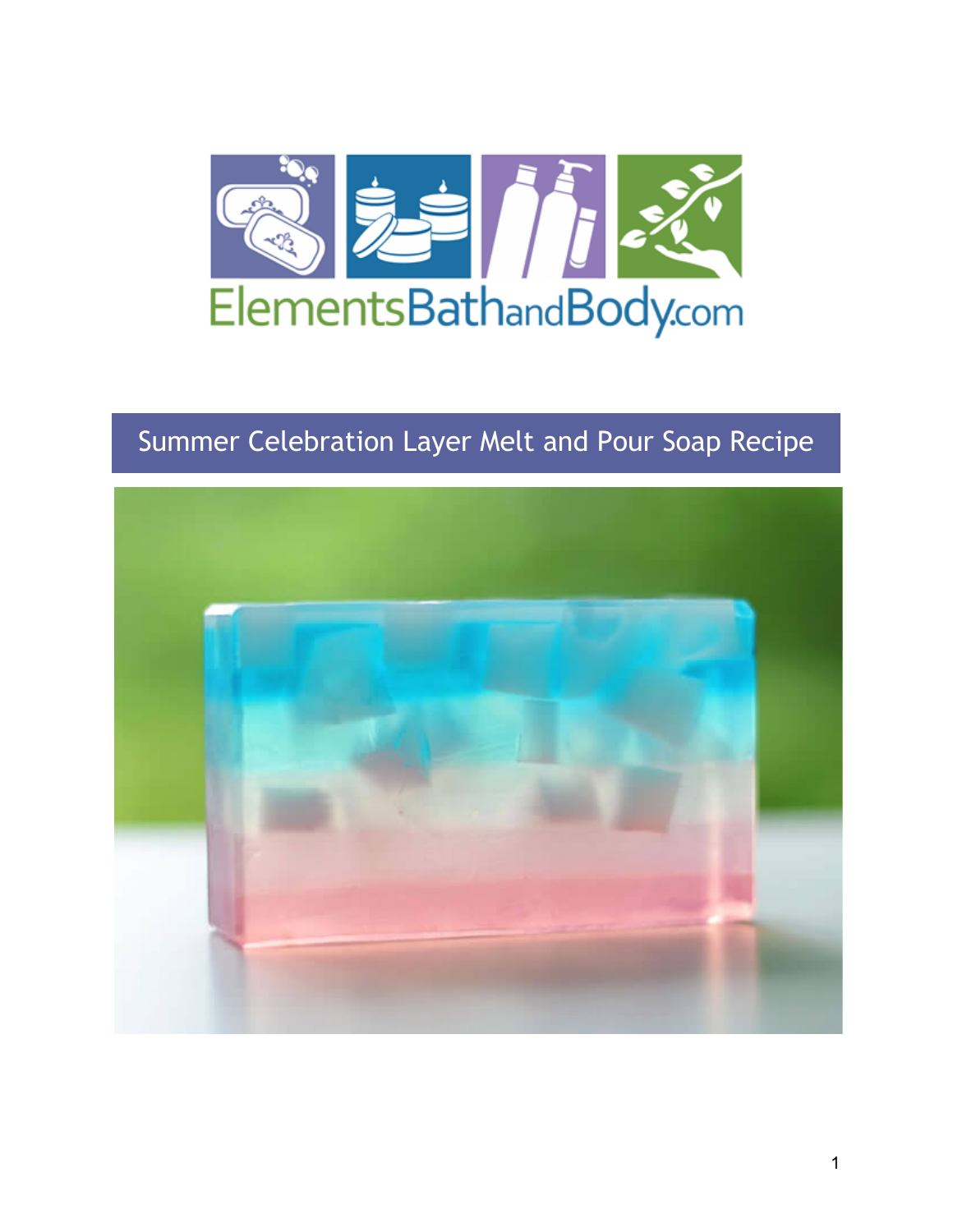# **INFORMATION**

- Difficulty: Intermediate
- Yield: 10 Bars

## **TIMING**

- Prep Time / Clean Up: 20 Minutes
- Perform Time: 2 Hours 50 Minutes
- Total Time: 3 Hours 10 Minutes

## **SUPPLIES**

- [Digital Scale](https://www.elementsbathandbody.com/Escali-Primo-Digital-Scale-Chrome.html)
- [Digital Thermometer](https://www.elementsbathandbody.com/Digital-Pen-Thermometer.html) *or* Infrared Thermometer (Infrared Thermometer is much easier with Melt and Pour Soap)
- [2 Funnel Pitchers](https://www.elementsbathandbody.com/3.5-Cup-Funnel-Pitcher.html)
- Spatula/Chopstick (for stirring)
- [Pipette](https://www.elementsbathandbody.com/Disposable-Pipettes-7-ml.html)
- Plastic Wrap
- Paper Towels
- 10" Silicone Loaf Mold
- Timer
- Knife
- Vegetable Peeler (one that is dedicated to soap)
- Isopropyl Alcohol (91% was used in this tutorial, easily found in first-aid sections in pharmacies or supercenters)
- [Bottle](https://www.elementsbathandbody.com/8-oz-Clear-Bullet-Bottle.html) with [Spray Top & Lid](https://www.elementsbathandbody.com/24-410-Fine-Mist-Sprayer-6.625.html) (for Isopropyl Alcohol)

# **INGREDIENTS**

- 3 lbs./1360 g [Clear Melt and Pour Soap Base](https://www.elementsbathandbody.com/Melt-and-Pour-Soap-Base-Clear.html)
- 30 g [White Melt and Pour Soap Base](https://www.elementsbathandbody.com/Melt-and-Pour-Soap-Base-White.html) (optional, for clear ice cubes)
- 21 ml [Island Temptations Fragrance Oil](https://www.elementsbathandbody.com/Island-Temptations-Tropical-Passionfruit-B-and-BW-type.html)
- [Crystal Blue Water Soluble Liquid Colorant](https://www.elementsbathandbody.com/Liquid-Colorant-Crystal-Blue.html)
- [True Red Water Soluble Liquid Colorant](https://www.elementsbathandbody.com/Liquid-Colorant-True-Red.html)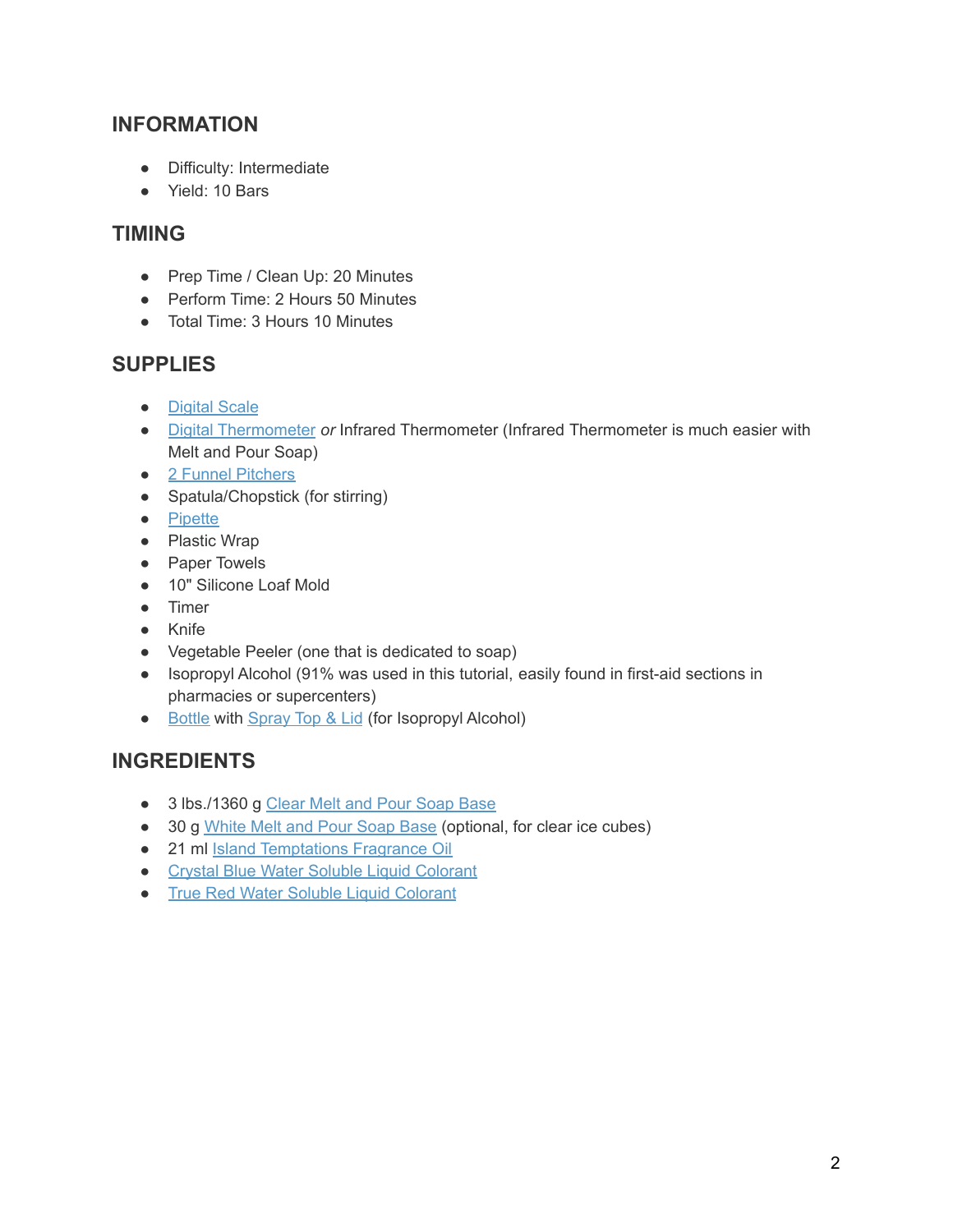### **OVERVIEW (Please read thoroughly before beginning)**

The process of pouring layers of Melt and Pour Soap depends of a few factors:

**Microwaving:** When microwaving Melt and Pour Soap Base it is important to keep temperature relatively low or the soap base can scorch. You can do this by microwaving for 30 second intervals and stir in between. Toward the end of melting, use 10 second intervals. If you have a microwave with a defrost setting, it works even better. Set it for a half pound or the shortest time, start microwave and check periodically. Keep starting over until melted.

**Temperature:** This Melt and Pour Soap Base starts to start to solidify at the temperature of 130° F so a good temperature for pouring layers is just above 130° F. The pouring temperature only has to be that low when pouring on top of another layer so as not to melt the previously poured layer.

**Stirring:** When melting the soap base, try not to introduce air bubbles. Only gently stir. The best tool for this is a chopstick. A spatula will work fine but, a lot of the melted soap tends to solidify on it, causing frustration.

**Spraying Isopropyl Alcohol:** Spraying isopropyl alcohol is done for two reasons. The first is to pop air bubbles. This is done sometimes after stirring your melted base as you see fit and, always immediately after pouring each layer. The top of the poured soap gets a skin on it pretty quickly. That is why it is important to quickly pop the bubbles. Don't worry about getting the entire base out of the pitcher, just pour until it stops and quickly spray.

**Pouring:** When pouring on top of another set layer, do not pour in one spot. Move the pouring spout as you are pouring to avoid breaking through the previous layer.

**Timing:** Once you have poured and sprayed a layer, set the timer for 25 minutes. (If the ambient temperature is warm you may need to wait longer than that. The molded layer must be able to support the next layer, but it should still be warm. To test, with a gloved hand, gently press the poured layer in the center. Does is feel thick enough to support a hot layer of soap?

**Cutting:** Don't cut until the next day and chose a knife that is not too thick. It works best to cut the loaf of soap on its side rather than cutting through the top of the loaf. Cutting through the top sometimes caused the layers to shift and separate.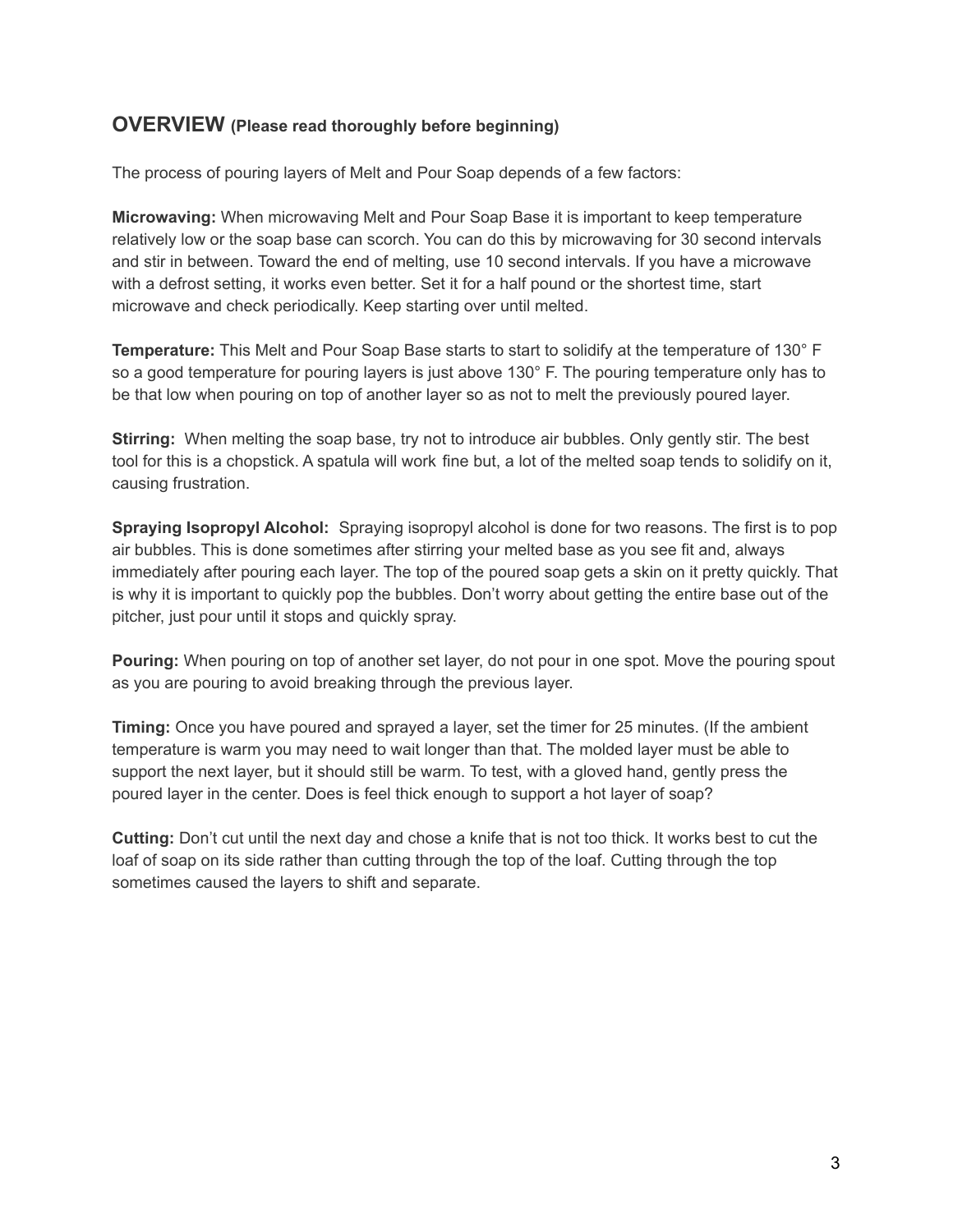# **DIRECTIONS**

#### **Step 1 – Make "Ice Cubes"**

Cut 250 g of clear soap base and 30 grams of white soap base into smaller pieces (around a  $\frac{1}{2}$ " to  $\frac{3}{4}$ " square) and place in funnel pitcher. Melt and stir in microwave at 30 second increments until nearly melted. Add 3.5 ml fragrance oil, stir until nearly melted and pour. (If it's not fluid enough to pour microwave a short time and pour). Spray top with isopropyl alcohol, set timer for 25 minutes, and set pitcher aside for next step.

In the meantime cut 222 g of clear soap base.

When timer rings, make sure soap is set and remove from mold. Cut unmolded soap into "ice cubes." You can cut them into random or uniform shapes.

#### **Step 2 – Make and Pour First and Second Layers (Clear and Blue)**

Arrange a layer of "ice cubes" on the bottom of the mold.

Next, using the pitcher with the solidified soap from first step, add around one fourth of the cut clear soap base (not the "ice cubes") from previous step and melt, add .75 ml fragrance oil. Stir and melt again if needed.

When temperature of melted soap is below 150° F, spray the "ice cubes" in mold and pour and spray again.

Transfer the remaining cut clear soap base into pitcher of just poured soap. Melt and add 2.5 ml fragrance oil and 8 drops of Crystal Blue liquid colorant. When temperature gets below 135° F, spray molded soap and then pour the melted blue soap. Next, spray top and spray the set aside "ice cubes" and sprinkle a layer onto melted soap and spray again. Set timer for 25 minutes.

#### **Step 3 – Make and Pour Third Layer (Light Blue)**

Put your pitcher with the solidified soap on the scale and zero it. Cut and weigh 222 g of cubed clear soap base. Melt as above, and then add 3.5 ml fragrance oil and 1 drop of blue liquid colorant. Stir and melt again if needed.

When timer rings and the melted soap temperature is below 135° F, spray molded soap and then pour melted light blue soap. Next, spray top and spray the set aside "ice cubes" and sprinkle a layer onto melted soap and spray again. Set timer for 25 minutes.

#### **Step 4 – Make and Pour Fourth Layer (Clear)**

Weigh 222 g cubed clear soap base in clean pitcher. Melt as above, and then add 3.5 ml fragrance oil. Stir and melt again if needed.

When timer rings and the melted soap temperature is below 135° F, spray molded soap and then pour melted clear soap. Next, spray top and spray the set aside "ice cubes" and sprinkle remaining cubes onto melted soap and spray again. Set timer for 25 minutes.

#### **Step 5 – Make and Pour Fifth Layer (Pink)**

Put your pitcher with the solidified clear soap on the scale and zero it. Weigh 222 g of cubed clear soap base. Melt as above, and then add 3.5 ml fragrance oil and 2 drops of True Red liquid colorant. Stir and melt again if needed.

When timer rings and the melted soap temperature is below 135° F, spray molded soap and then pour melted pink soap. Next, spray top and set timer for 25 minutes.